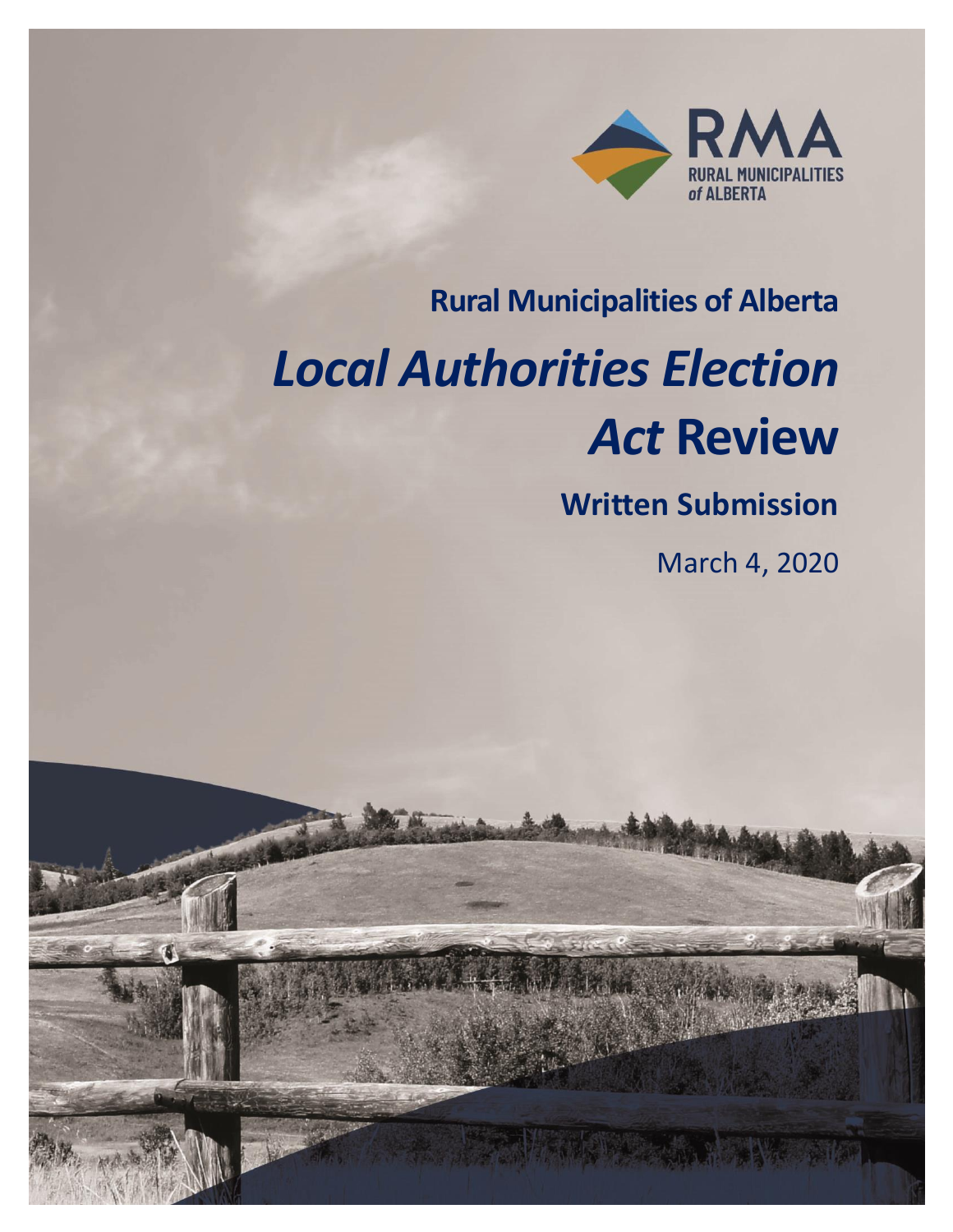The Rural Municipalities of Alberta (RMA) advocates on behalf of Alberta's rural municipalities. RMA members include sixty-three municipal districts and counties, five specialized municipalities, and the Special Areas Board. Collectively, RMA members provide municipal governance to approximately 85% of Alberta's land mass. Rural municipalities are characterized by large areas, sparse population, a high level of industrial development, and limited services.

The information below reflects RMA's positions on the aspects of the *Local Authorities Election Act* (LAEA) that is currently within scope for review based on the Government of Alberta's public survey. The submission also includes a section intended to highlight RMA's position on the high-level principles that the LAEA should support, as well as comments on the need for and structure of the current consultation.

# **General Feedback**

### *Guiding Principles*

A fair, accessible and consistent election process is at the heart of a healthy democracy. In Alberta, with over 350 municipalities of varying types and sizes and over 60 school boards also governed by the LAEA, it is challenging to create a single process and set of rules for local elections that meets the needs of all organizations while also being straightforward to administer. The principles below are intended to supplement the specific input in this submission. Even if the Government of Alberta chooses not to follow RMA's specific recommendations related to the LAEA, it is critical that municipal and school board elections abide by these principles.

- *Principle 1: Inclusive and accessible* all those meeting eligibility requirements should have reasonable means to participate as candidates, as well as to vote in an election.
- *Principle 2: Fair and equitable* all candidates should have comparable opportunities to participate in an election, including through campaigning and participating in the nomination process.
- *Principle 3*: *Transparent and accountable* all candidates should be required to disclose contributions received to ensure adherence to applicable campaign finance requirements.
- *Principle 4: Nonpartisan and municipally-focused* the campaigning and election process should be designed in such a way as to ensure that candidates are focused on and accountable to the interests of their municipality as opposed to a political party or broader ideology.

### *Need for Current Consultation*

While RMA appreciates the opportunity to provide input into all provincial legislative, policy or programming changes, it is concerning that the Government of Alberta is reviewing (and likely amending) the LAEA so soon after significant revisions took place following the last local authority elections in 2018. RMA participated in the 2018 review, and although RMA did not support all changes made to the LAEA following the review, it is premature to make further amendments before allowing even a single municipal/school board election to occur under the amended legislation.

Additionally, the 2018 review was much more wide-ranging in scope, and included nearly all aspects of the campaign, nomination and election processes governed by the LAEA. In contrast, the current review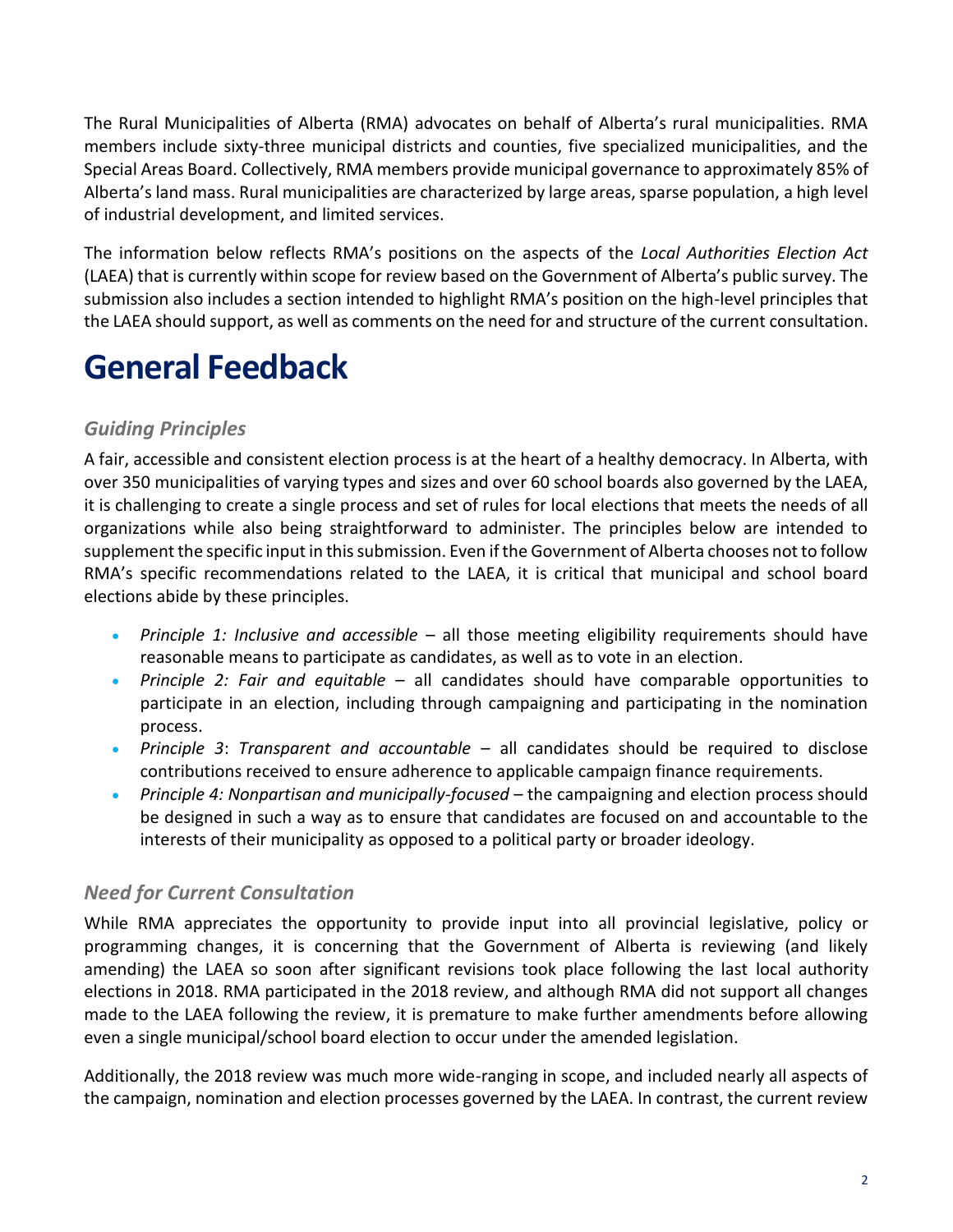is much more limited in scope, with no information provided as to why some aspects of the LAEA are under further review while others are not.

#### *Structure of Current Consultation*

RMA is concerned that the items selected by the Government of Alberta as "in scope" for the current LAEA review, combined with the structure of several of the questions in the public survey, suggest that provincial leaders are focused on specific outcomes and changes to the Act, rather than in basing decisions on the input received from the public and stakeholders. For example, several survey questions related to campaign contribution limits allow respondents to only select amounts that are greater than the current contribution limit amount and require respondents to submit a write-in response to support the status quo or a lower contribution limit. A more impartial approach would allow respondents to support the status quo, a lower amount, or a higher amount with an option to provide feedback on a specific dollar amount. In the future, RMA recommends that the Government of Alberta develop surveys and other consultation documents to minimize bias and provide an adequate and fair range of options.

# **Specific Feedback**

The following input is based on the topics that the Government of Alberta has determined as "in scope" for this review.

### *Campaign Period*

The current state in which the campaign period begins on January 1 of an election year is administratively straightforward and fairly balances the ability of incumbents and newcomers to raise money and campaign. Additionally, it reduces the ability of candidates to collect large sums of money over the course of the entire four years between elections.

However, RMA does not support the extension of the campaign period until December 31 of the election year, as this technically provides a candidate the opportunity to continue to solicit funds that would be deemed excess and held with the municipality until the next election. However, RMA does appreciate that in some cases, payment for expenses incurred prior to or on election day may not be paid until after the election. Closing the election period four weeks following election day would allow for payment of pre-election day costs while limiting the ability of the post-election period to be misused.

• RMA position – the campaign period should run from January 1 of the election year until four weeks following the date of the election.

### *Nomination Period*

The current nomination period of January 1 of the election year until six weeks prior to the election is unnecessarily long. This nomination period places an administrative and financial burden on small municipalities to either have a designated secretary or a returning officer in place (as required under the LAEA) for nearly a full year. A preferred alternative would be to revert to a modified version of the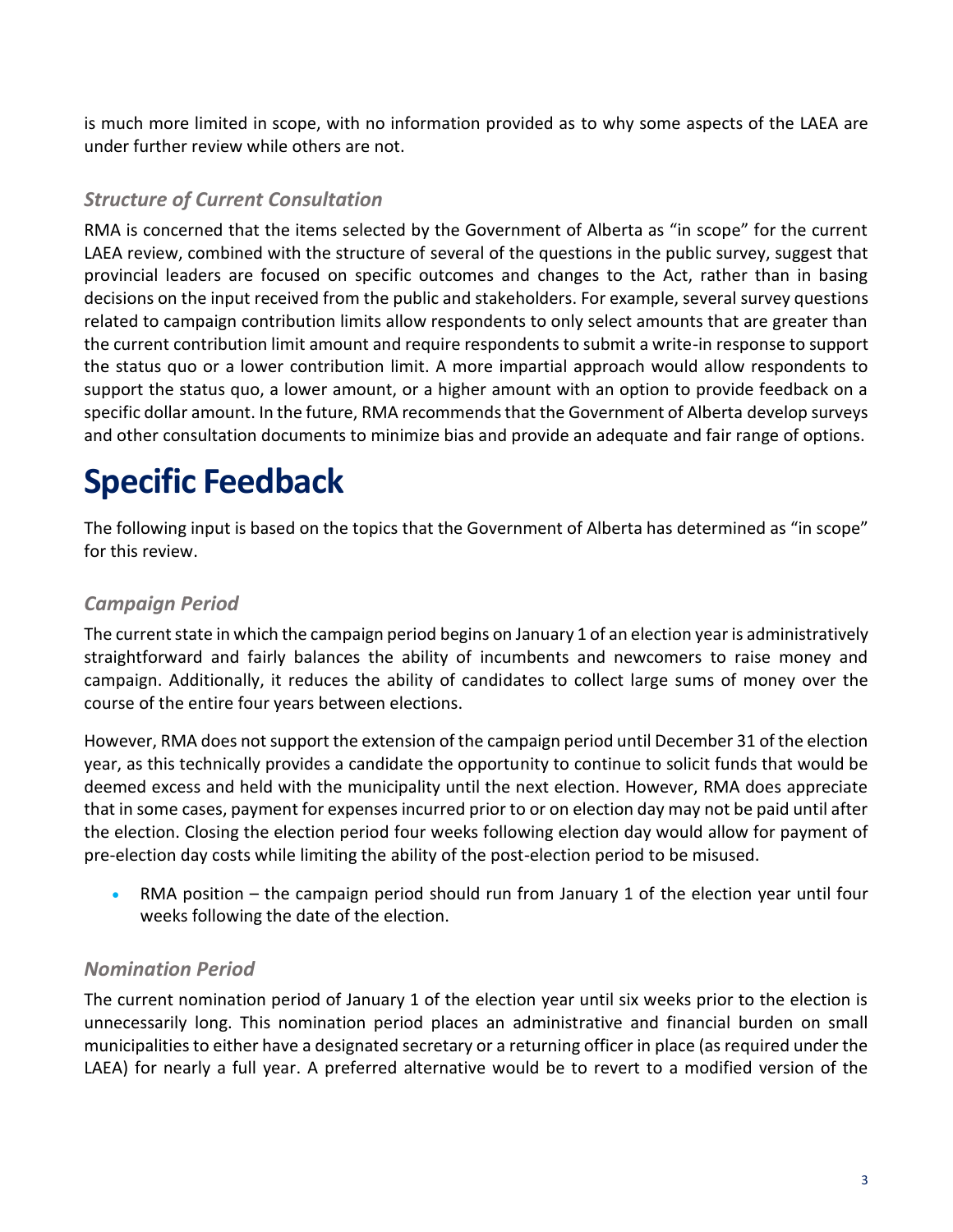nomination period from the pre-2018 version of the LAEA, in which nominations are accepted only on a specific business day four weeks prior to the election.

This approach would require potential candidates to submit a notice of intent to the municipality should they begin to accept campaign contributions during the campaign period. A notice of intent could be a relatively straightforward process in which an individual that plans to incur campaign contributions write a letter to the municipality's chief administrative officer informing them of such, and thereafter following LAEA rules related to campaign contributions. This would be less burdensome for both the candidate and the municipality, and would allow the municipality to wait until much closer to the election date to hire a returning officer, which would reduce costs.

• RMA position – the nomination period be one full business day four weeks prior to the election date. Individuals planning to gather campaign contributions prior to the nomination period are required to file a notice of intent with the municipality and abide by LAEA rules for the campaign period.

### *Campaign Finances – Candidate Surplus*

The current candidate surplus rules require a municipality to hold in trust any candidate's surplus campaign contributions, which the candidate can then access for the next election, donate to charity, or have revert to become property of the municipality. This approach does not support fairness and equitability among all candidates as it allows incumbents and/or those that previously ran unsuccessfully to access surplus funds from their previous campaign in addition to new funds. This can also be administratively burdensome, particularly for very small surplus amounts.

• RMA position – campaign surpluses should be required to be donated to charity and/or become the property of the municipality/school board upon the closing of the campaign period.

### *Campaign Finances – Campaign Contribution Limits*

The LAEA's purpose is to ensure that elections for local government remain local in scope. As such, RMA does not support the current campaign contribution limits in which individuals are permitted to support candidates throughout the province, regardless of their municipality of residence. To ensure municipal and school board elections remain focused on local issues, RMA supports a residency requirement in which individuals may only provide campaign contributions to candidates running within their municipality or school board.

RMA does not have a specific position on a dollar limit for contributions and would support a continuation of the \$4000 status quo. Self-financed campaigns should be subject to the same contribution limit.

• RMA position – Individuals should only be permitted to make contributions to campaigns within their municipality of residence. The status quo of \$4000 is an acceptable contribution limit. Selffinanced campaigns should be subject to the same contribution limit.

*Campaign Finances – Campaign Expense Limits*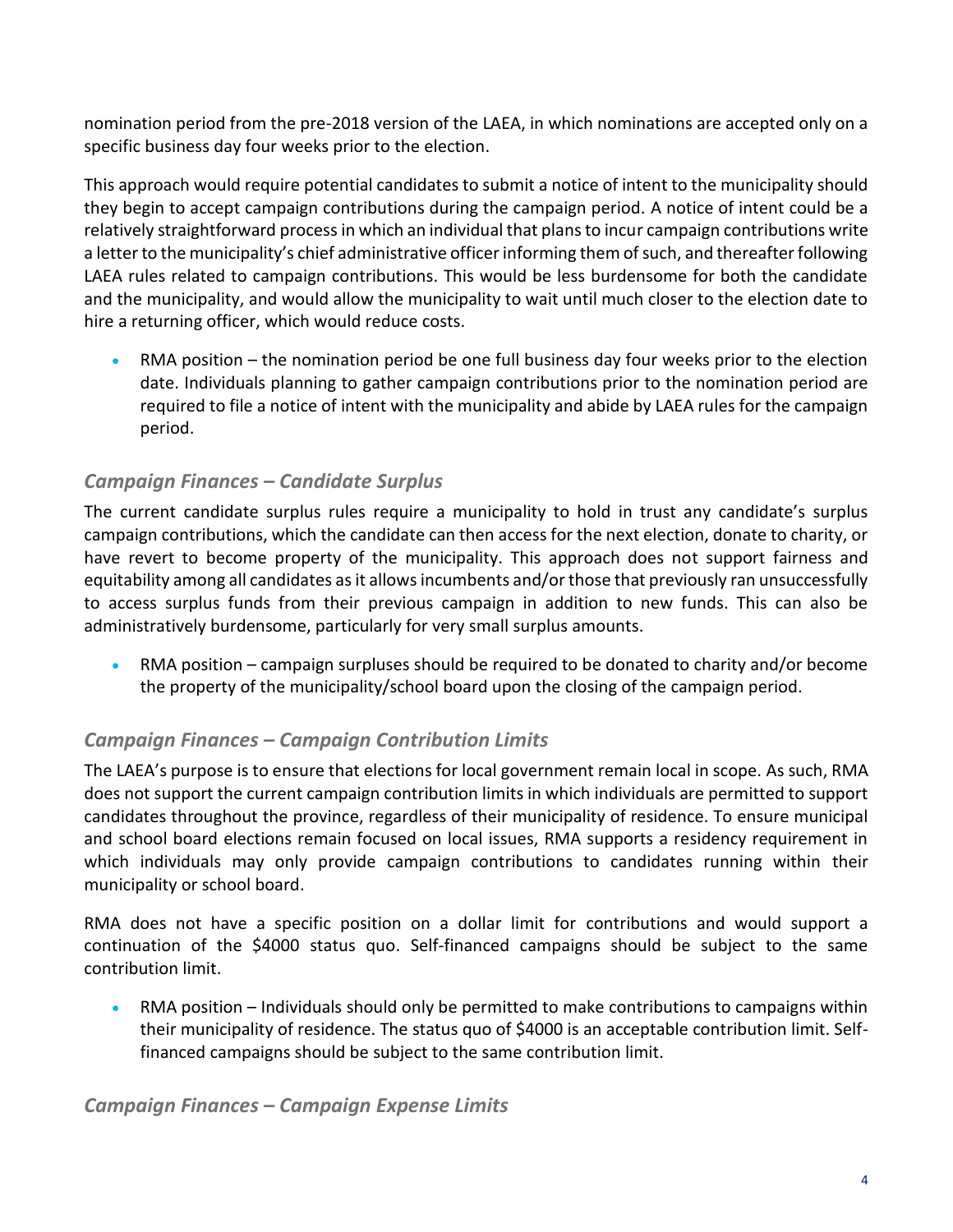Currently, the LAEA does not include campaign expense limits, although limits may be imposed through regulation. Assuming campaign contribution limits are logically determined and properly enforced, campaign expense limits are not necessary. An expense limit will increase the red tape and complexity of the campaign process and may unfairly penalize candidates who are successful in local grassroots fundraising and gather large amounts of campaign contributions.

It should be noted that RMA's position on campaign expense limits could potentially change based on how contribution limits are structured. For example, if a very high contribution limit is implemented, and/or if individuals are empowered to contribute large amounts to multiple campaigns throughout the province, expense limits may become necessary. However, based on RMA's preferred campaign contribution limit outlined earlier in this submission, an expense limit is unnecessary.

• RMA position – Campaign expense limits unnecessarily duplicate the purpose of effectively developed and implemented campaign contribution limits, and are not necessary based on RMA's proposed contribution limit approach.

### *Third-Party Advertising*

Third-party advertising presents both an opportunity and a challenge in relation to local authority elections. On one hand, it allows formal organizations as well as informal collectives of like-minded individuals to have a say in the campaign process. However, it also has the potential to allow organizations with significant capacity and resources to unduly influence the narrative of a local authority election, and potentially target specific candidates with resources far beyond what the candidate can use in their own campaign.

RMA appreciates that while third-party advertising presents both opportunities and challenges to democracy and the election process, it is a free speech issue and must have a place within the election process.

However, the LAEA could be amended to continue to support the inclusion of third-party advertising while limiting its influence. One such way is to continue to distinguish between "election advertising" and "political advertising," and extending the time frame for election advertising from May 1 of the election year (as is currently in the LAEA) to January 1 of the election year to align with the campaign period. This will allow expense or contribution limits (if applied through regulation to third-party advertisers) to be in effect for the entirety of the campaign period rather than only the second half.

The LAEA should also be amended to better address the use of new technology (such as social media) that allows for accountability related to third-party advertising that is not necessarily focused on or tied to a specific municipality. A third-party advertiser could conceivably spend over \$1000 to launch an online campaign on an issue that indirectly impacts elections in many municipalities and is broadcast through social media based on algorithms and user sharing that is not predictably tied to municipal boundaries. In such case, third-party advertisers should be required to register with a centralized provincial authority (in fact, centralized registration should be considered for all forms of third-party advertising, with a \$1000 province-wide threshold).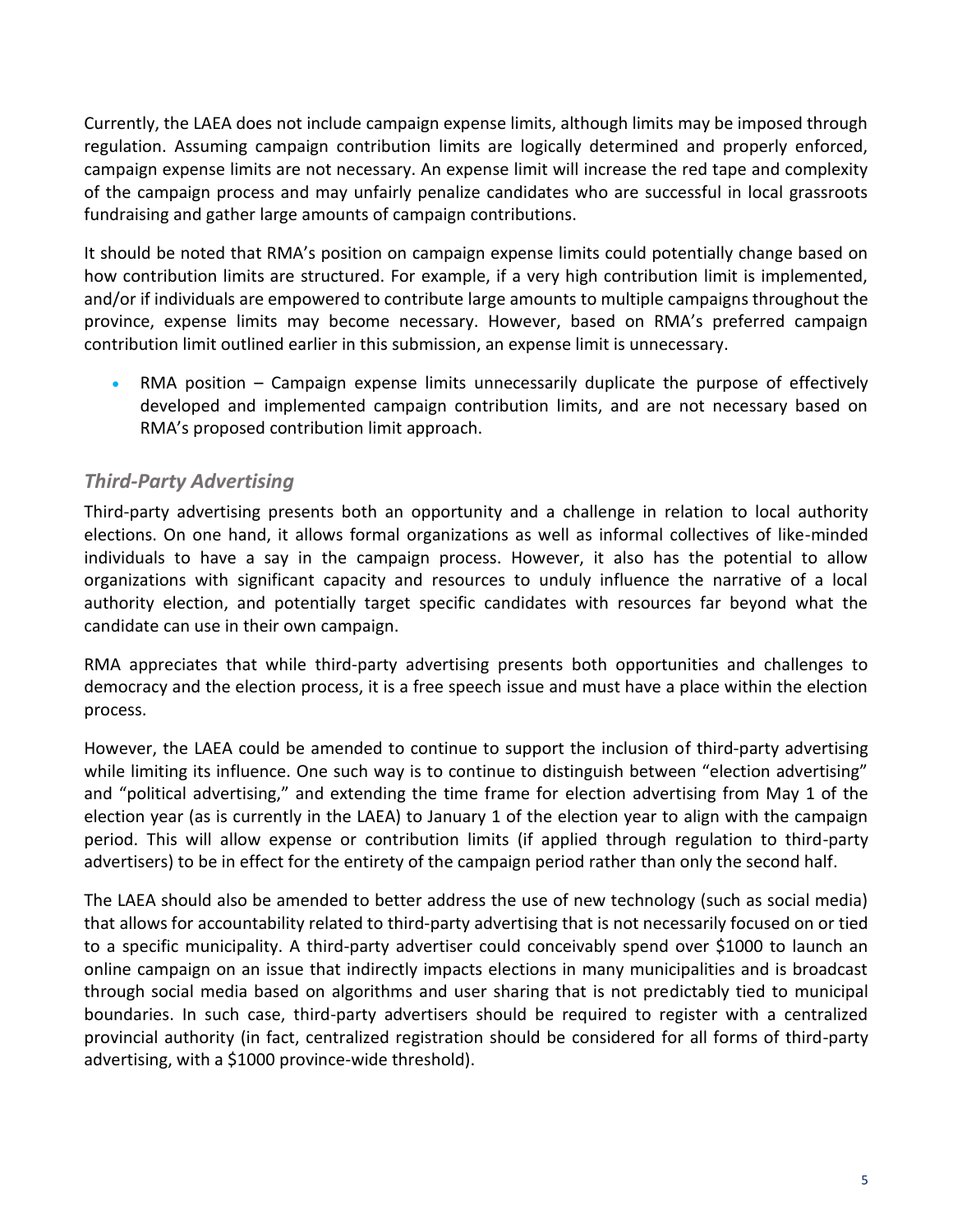Another option to consider for limiting the influence of third-party advertisers is to place an expense limit on election advertising, or a contribution limit on the amount an individual may contribute to thirdparty advertiser. Implementing a contribution limit that aligns with the limits on candidate contributions may be an effective way to place candidates and third-party advertisers on a level playing field in terms of the financial support they can accrue.

Third-party advertisers should also be required to disclose their spending periodically throughout the campaign to municipalities and/or a central provincial body (depending on the approach taken). This supports transparency and allows the public and candidates to understand what third-party advertisers are most influential.

- RMA position Third-party advertising should be closely regulated through the LAEA. Specific recommendations include:
	- $\circ$  Extend the "election advertising" period to begin January 1 of an election year.
	- o Amend reporting and disclosure requirements to better reflect the use of new technology that may not conform to municipal boundaries.
	- $\circ$  Implement an expense or contribution limit for third-party advertisers. A contribution limit equivalent to candidate contribution limits may be most effective in creating a level playing field between candidates and third-party advertisers.
	- $\circ$  Require third-party advertisers to provide updated disclosure statements during the election advertising period.

#### *Recall*

Currently, the *Municipal Government Act* (MGA) contains several tools for both councillors and the public to raise concerns about a municipality, including that one or more councillors may not be abiding by proper processes as legislated in the MGA. Most significantly, section 571 of the MGA allows the electorate to submit a petition to the Minister of Municipal Affairs to trigger an inspection of the municipality. The items inspected may include the conduct of a councillor (s. 571(1.1)(b)). As a result of the inspection, the Minister may make an order dismissing a councillor. Therefore, mechanisms already exist that allow the electorate to report and expect action on perceived irregular councillor conduct, while ensuring that a thorough, provincially-led inspection takes place before any action is taken. Recall legislation would subvert the current investigative process and allow the electorate to initiate a recall process without any formal investigation taking place.

Not only does recall legislation duplicate (and potentially erode) the accountability mechanisms already in place in the MGA, it also adds an additional layer of complexity, red tape and coststo local government by opening the door to the electorate responding to unpopular council decisions that are made in accordance with the MGA, and forcing a costly by-election. Ultimately, the purpose of elections is to allow citizens to select representatives to act on their behalf, and if an electorate disagrees with such decisions, they are empowered to remove that councillor at the next election.

If the Government of Alberta chooses to implement recall legislation for local authority elections, it should be through a petition process requiring at least 20% of the electorate's support, it should include time restrictions on when recall can occur to prevent recalls happening immediately before or after